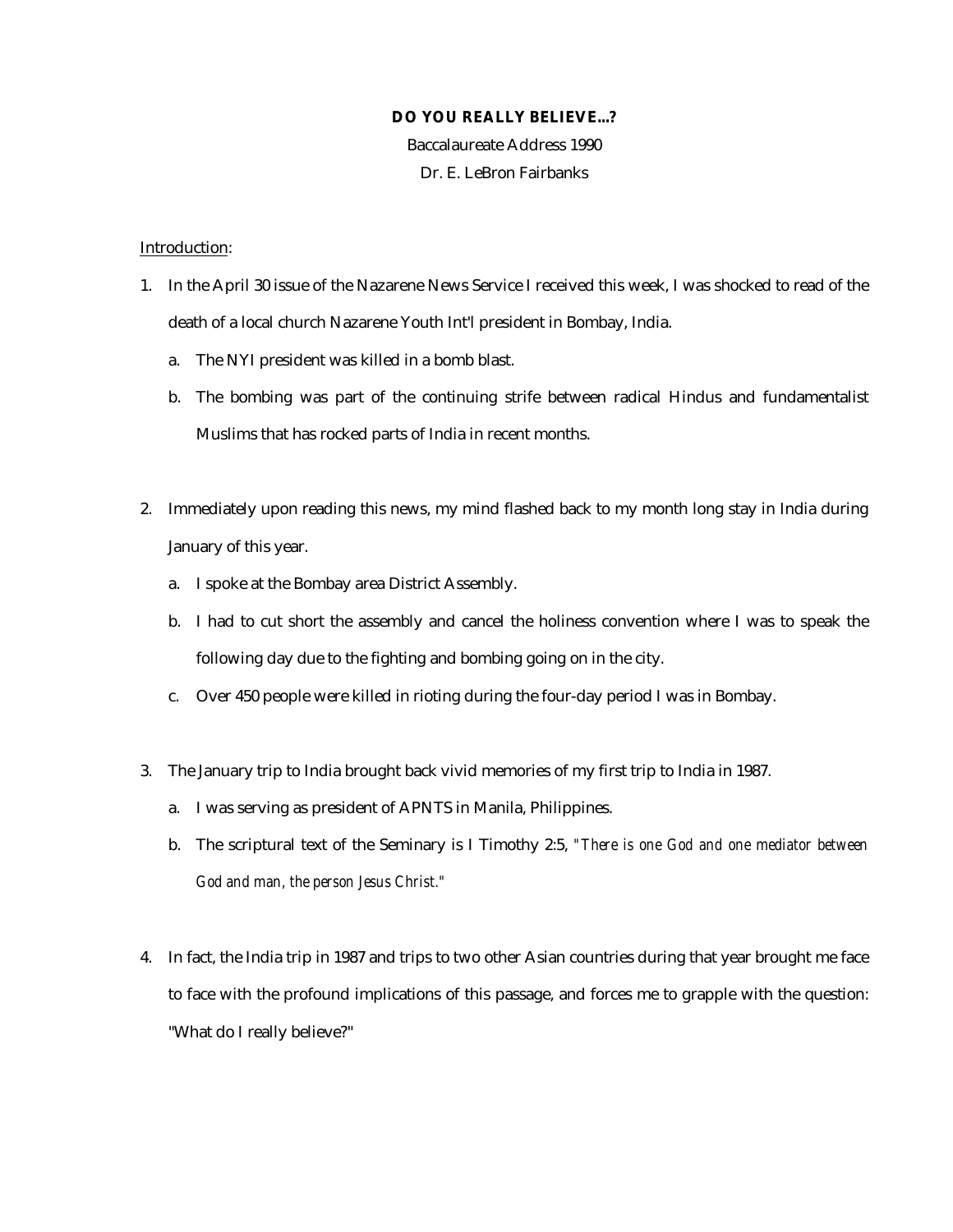In June 1987, Anne, Stephen, and I spent a few days in Bangkok, Thailand. Although our nights were spent at the Alliance Church Guest House, the days were filled with visiting theological institutions and Buddhist temples. Never had we visited a country so predominantly Buddhist in orientation. Buddhist temples in Bangkok are as common as Christian churches in many North American countries. We saw more idols to Buddha than I ever dreamed possible. A tour guide evangelistically proclaimed to us the merits of Buddhism.

I returned to APNTS with a burning question within me. Do I really believe that there is only one God, and one mediator between God and man, the person Jesus Christ?

Several weeks later, I was in Yogyakarta, Indonesia, to speak at the Commencement exercises of the Indonesian Nazarene Bible College, and at the Indonesian pastors and wives retreat following the commencement service. Very early in the morning on my first day in Indonesia, I heard the eerie sounds coming from the Moslem Mosques. Rather abruptly, I was reminded of the fact that approximately 85 percent of the 165 million people in Indonesia are Muslims. Evidence of this vivid truth was found throughout the country and at all levels of government.

Again, I returned to my office on the APNTS campus with the searching question pounding deep within me. Do I really believe that "there is only one God and one mediator between God and man - the person of Christ Jesus?"

In November 1987, I traveled to India to visit our educational institutions in the country as a member of the steering committee of the quadrennial Education Commission of the Church of the Nazarene.

Immediately, I was thrust into a culture where approximately 83 percent of the over 800 million Indians espouse the Hindu philosophy of life. I listened to the people and watched them in the exercise of their religious faith.

Again, I returned to campus shaken by the experiences in India. On my knees, I asked myself the question for the third time. Do I really **believe** (not just with my head, but with my heart) that "there is only one God and one mediator between God and man - the person Christ Jesus?" Is Christianity a "cultural" religious system for westerners alongside several world religions, all of which lead to a god, or is Christianity and its message the only means by which sinful people can be reconciled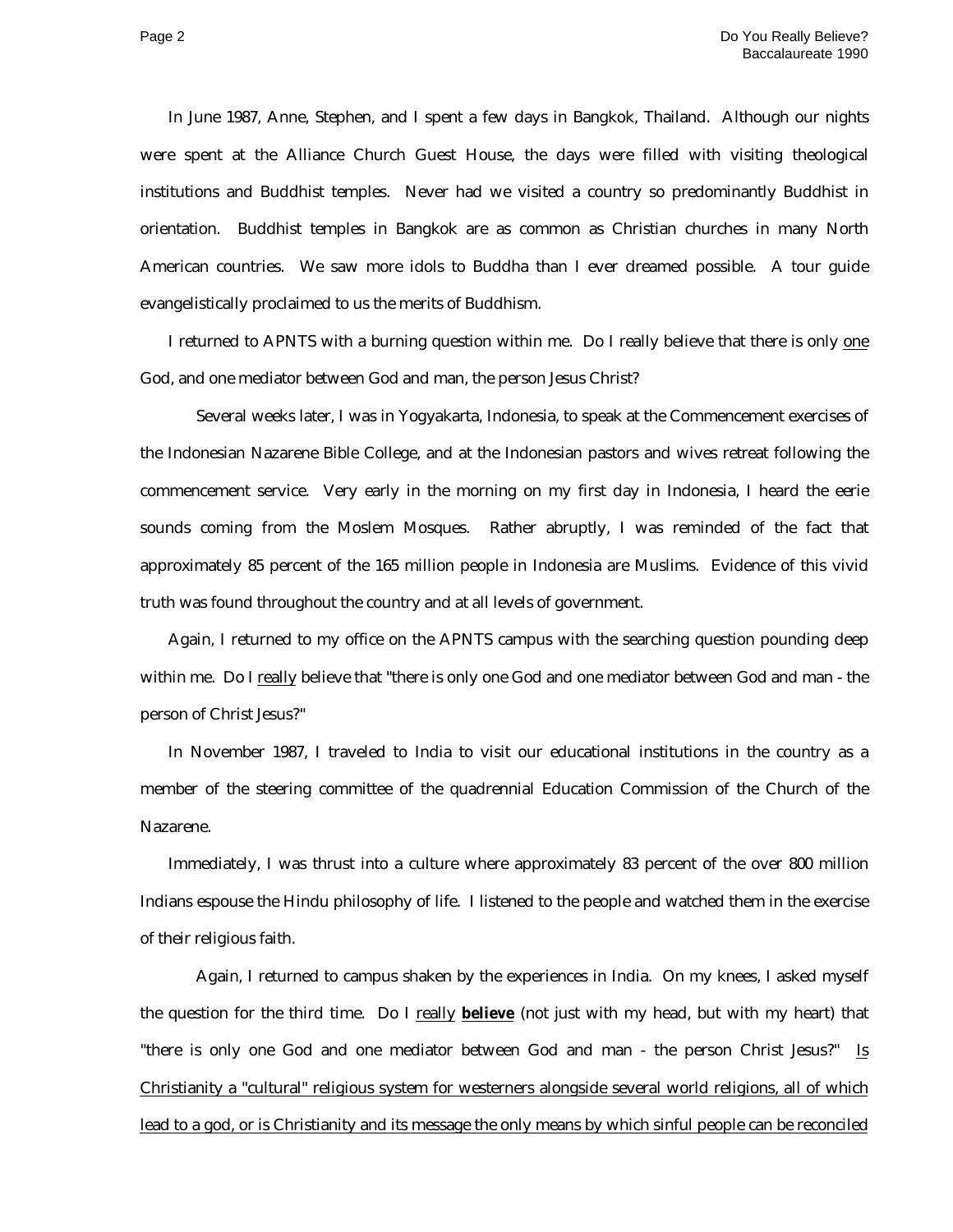to a holy God? Is Jesus one of many prophets, or is He the only way, truth, and life? Is Jesus the Lord of all, or one among many?

If my answer was no, then

1) the life of holiness was unnecessary and

2) the entire rationale and motivation for our evangelism mandate and for the world mission enterprise collapses.

If my answer was yes, I must come to grips with the call to Christian holiness in my life. On my knees, I reaffirmed my convictional belief that "Jesus is Lord."

To respond positively to this question meant that all of my thoughts, behavior, words and actions must be judged by the conviction that "there is only one God, and one mediator between God and man the person Christ Jesus." The call to holiness is bedded in this conviction. My life must be "wholly" consumed with a passion to communicate convictionally this truth.

I have come to see that all Christians must wrestle with these fundamental questions:

a. Do we really believe that there is only one God and one mediator between God and man - the person - Christ Jesus?

b. If so, what are the life implications of this faith conviction for us?

I want to suggest three implications:

1) We must take seriously the distinctives of our Christian faith. What do we really believe about God? Man? Sin? Salvation? Do we know the Articles of Faith for the Christian? Have we memorized the Apostles Creed? Are we prepared to give an answer to everyone who asks us to give the reason for the hope that we have? (I Peter 3:15)

We must become familiar with key biblical passages which outline our faith convictions such as Peter's sermon in Acts 2:14-41; Peter and John's response before the Sanhedrin in Acts 4; Stephen's speech before the Sanhedrin in Acts 7; and Paul's speech before King Agrippa in Acts 26!

What is the basis for a "Christ-centered" faith? In increasing ways, if we believe, really believe...we must come to affirm and understand the distinctiveness of the Christian faith.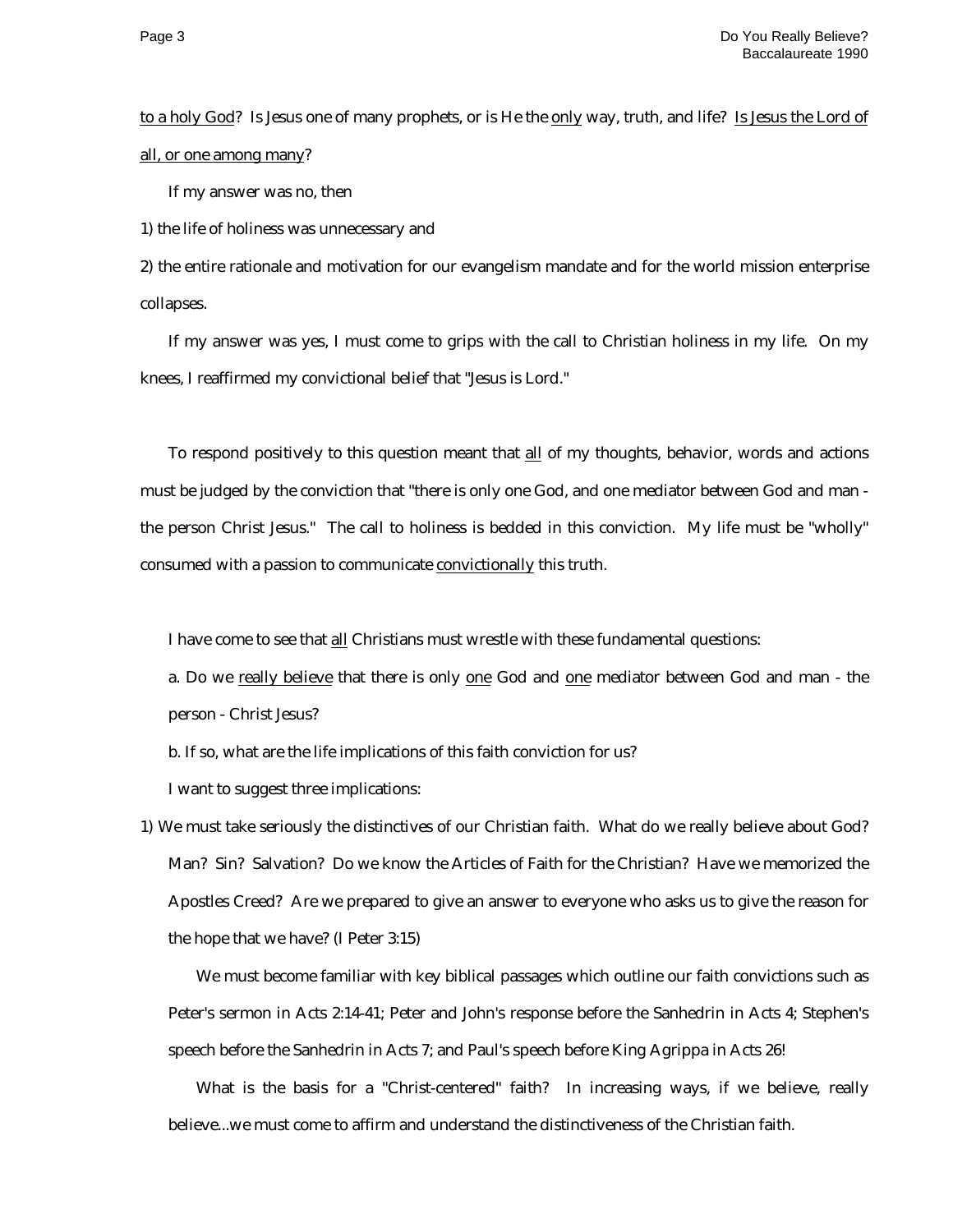2) We must increasingly become world Christians and know the distinctives of the various national religions and contemporary cults. What do we know about Islam? Buddhism? Shintoism?

We must know the distinctives of these "religions" and cults in order to defend Christianity when confronted with these challenges from national religions. We must be prepared to articulate our faith and challenge the foundations and assumptions of those philosophies which contradict Christian principles.

- 3. Finally, if we really believe that "there is only one God..." then we must find specific ways to translate this belief in to action. Our thoughts, values, priorities, attitudes, and behavior must be shaped by this conviction.
	- a. This is why Work and Witness trips and Faith Promise opportunities are so important.
	- b. These and other expressions give us tangible ways of stepping out... and affirming our faith... in ways that put our testimony on the line and in ways that give concrete expression to our belief.

There are specific ways by which you can draw the line and say, *"Yes, I believe...therefore, I will do this...and not this."*

There are approximately 700 million Hindus and 300 Muslims is Asia, in addition to the one billion Chinese who espouse Confucianism and Taoism. In fact, approximately two-thirds of the world population lives in Asia and the sub-continent of India, and only approximately three percent of this vast number professes Christianity.

Christians globally must confront these staggering truths with a united strategy to avoid "cheap grace;" to "give up small ambitions" in order to proclaim that Jesus is Lord - the only mediator between God and man.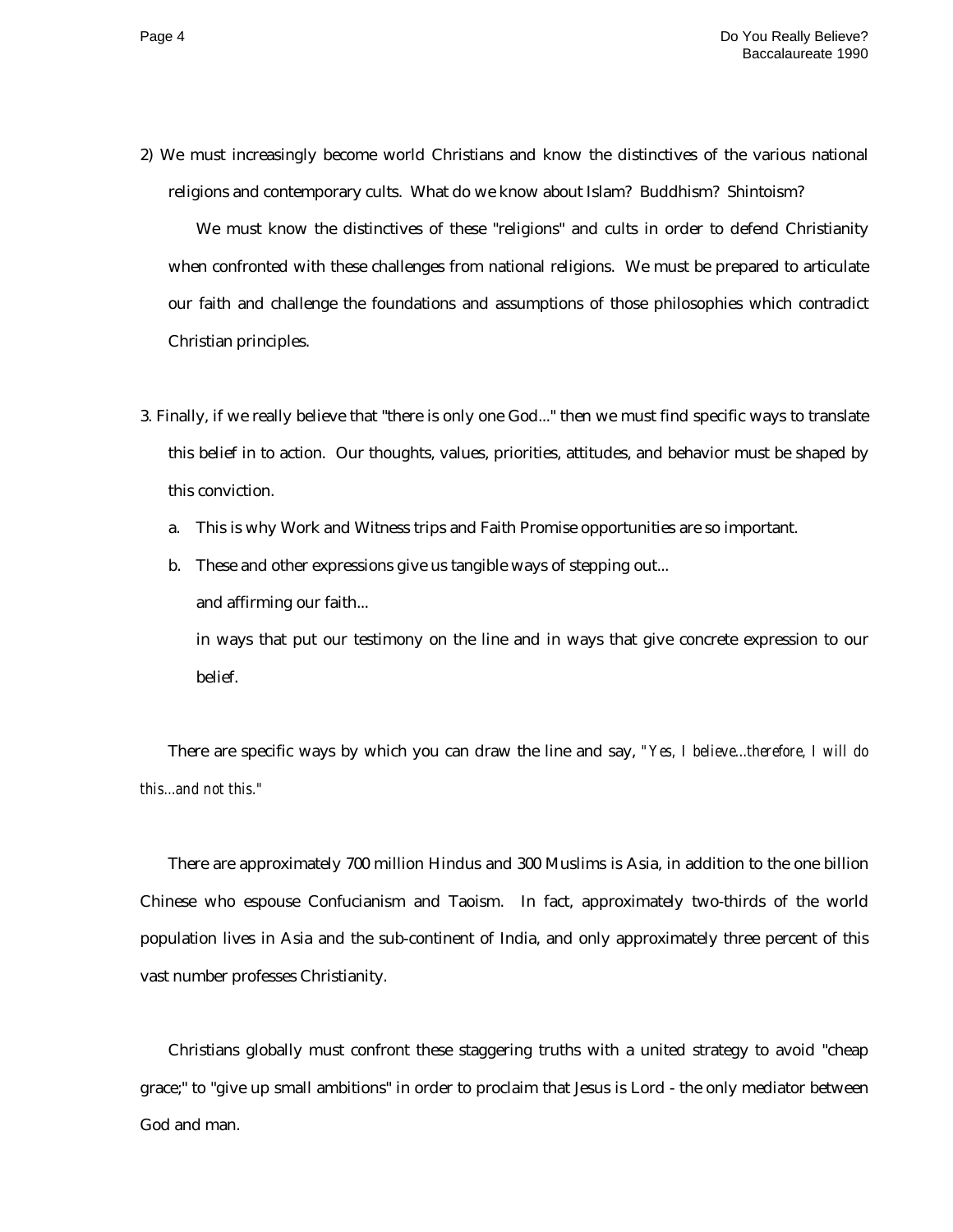### **CONCLUSION**

1. Christians in Asia and the subcontinent of India taught me by word and deed that the simplicity of holiness is wrapped up in the chorus I heard them sing often,

*I'll say yes, Lord, yes, to Your will and to Your way. I'll say yes, Lord, yes, I will trust You and obey. When Your Spirit speaks to me, With my whole heart I'll agree, And my answer will be yes, Lord, yes.*

2. To make this commitment demands a purity of heart that wills only one thing. A commitment to and lifestyle of holiness is the one foundation on which a life can be built that seeks to "go where You want me to go, dear God, over mountain, on land, or sea, I'll say what You want me to say, dear Lord, I'll be what You want me to be."

In Manila or Mount Vernon,

In Columbus or Calcutta,

In Nashville or Nirobi,

To the rich or to the poor,

In the cities or in the countryside,

At home or far away.

3. Illustration: Wm. Borden, Sr.

A ship named "The Invader" was custom-made in Quincy, Massachusetts, in 1905 for William Borden, Sr.--founder of the milk company by that name. It is now located in San Diego, California.

There were no heirs to assume ownership of the boat; thus, it was sole at public auction. That's how it ended up in San Diego.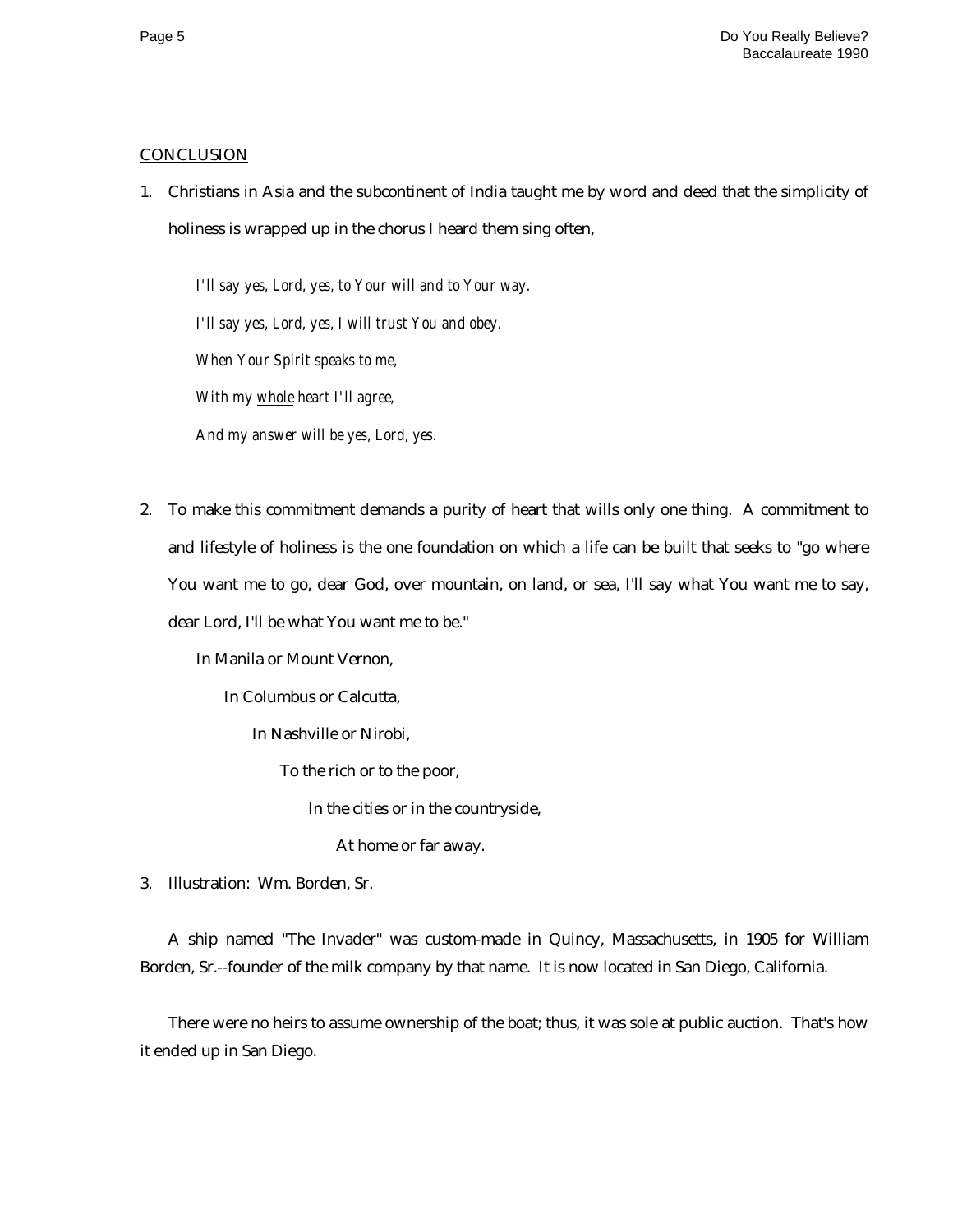The Borden's had a son, William Borden, Jr., who was given every advantage imaginable throughout his youth. Frequently, they reminded him that he was the person chosen to inherit the company, and that he should begin "grooming" himself for the awesome responsibility.

Then one day, it was off to college he went. While there, some friends introduced him to Jesus Christ. That's when *everything* changed, and he began to experience a vital, dynamic trust relationship with God through His Spirit.

He announced to his father that he would be relinquishing his future in the company to become a missionary to the Orient.

The parent's shock was almost too much to bear. Mr. Borden scrambled to do all within his power to talk his son out of his "foolish" decision. He offered further enticements. He attempted to induce guilt. He even tried scare tactics, warning his son of a plague that was spreading through the Orient -- but to no avail. The boy's mind was made up, so he departed.

After a few months, William, Sr., received a letter from the missionary board. As he began reading, tears welled up

in his eyes -- his son had died. He had contracted the fatal disease. Mr. Borden's intense sorrow soon turned to anger as he thought about "what might have been." If only...if only...

The funeral came and went, but the sorrow remained. In fact, it intensified.

But, Mr. Borden was about to learn how totally surrendered his son was to God.

Some months later, a small package arrived in the mail. It was from another missionary who had been the son's close friend.

The letter inside spoke of their friendship, and the son's tremendous ministry. The letter concluded with this postscript: "Mr. Borden, you will find your son's Bible enclosed. It meant so much to him, and I know it will to you."

The father began to thumb through the Book he knew very little about. Then, just as he was about to close it, he noticed some words scratched on the back flyleaf. The date beside corresponded to the week before his son's death.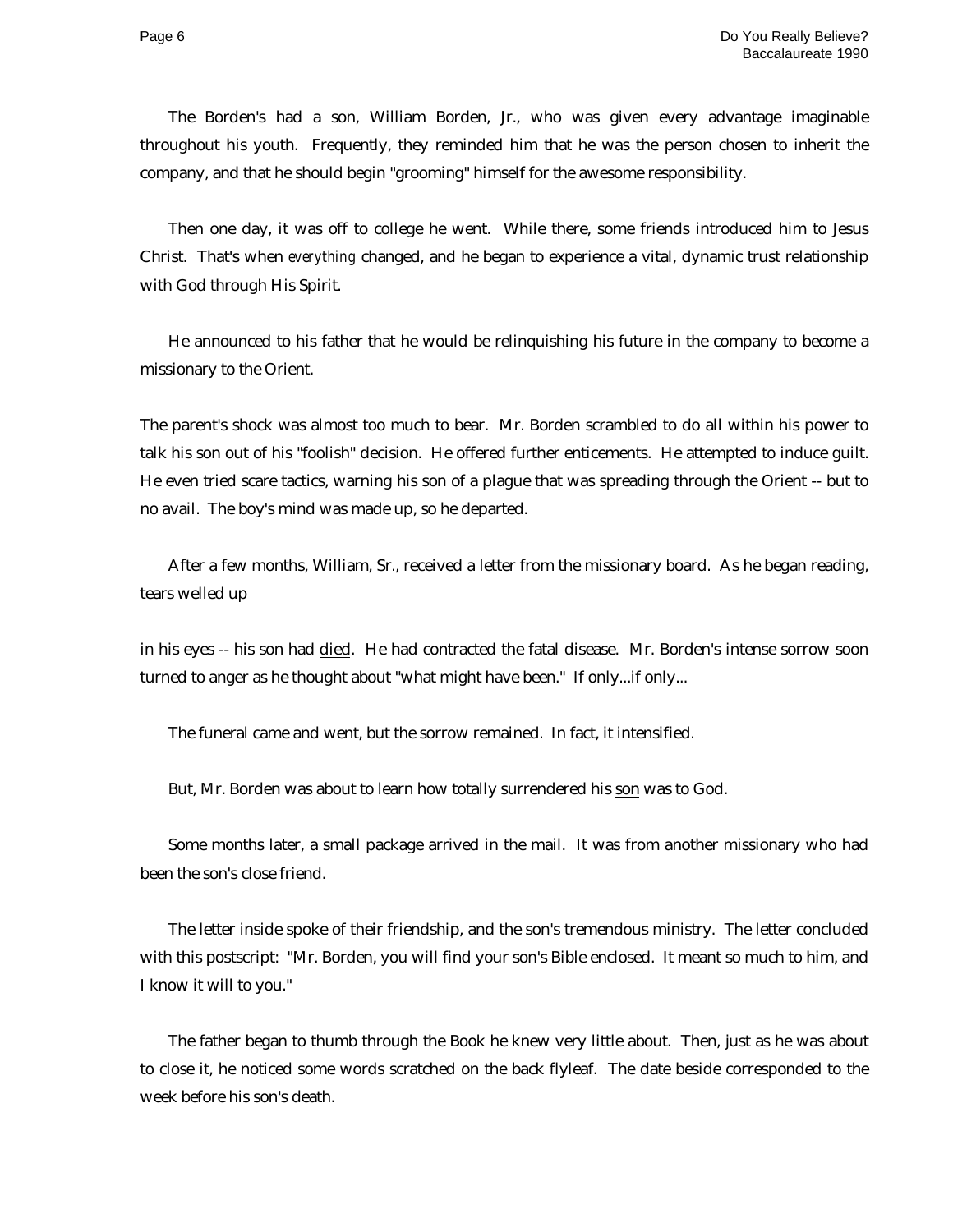Upon closer inspection, he discovered that this was his son's own handwriting. His heart was overwhelmed as he slowly and softly read to himself:

# **NO RESERVE NO RETREAT NO REGRET**

These are the words and testimony of the person who has been sanctified through and through by the Holy Spirit. Are these your words?

- 4. These are the words of a holy man of God who had come to terms with the life implications of the faith conviction that *there is only one God, and one mediator between God and man, the person Jesus Christ.*
	- a. As you come to the close of this academic year, and for the prospective graduates, the close of your studies at MVNC,
		- 1) I urge you, as your college president, to live your life, wherever God places you, in such a way that -

regardless of the circumstances -

married or single

rich or poor

at home or far away

in the vocation in which you were trained

at MVNC, or a totally different calling...

You, like Borden, can say -

**No Reserve**

## **No Retreat**

### **No Regret**

Why not write these words in the flyleaf of your Bible, as I did, following Borden's example.

- b. Increasingly, I want this to be my epitath if by radical faith, I convictionally believe really believe - that *there is only one God, and one mediator between God and man, the person Jesus Christ...*
- 5. And this is my deeply felt prayer for each one of you,
- 6. Join me in singing a closing chorus

I'll say yes, Lord, yes, to Your will and to Your way.

I'll say yes, Lord, yes, I will trust You and obey.

When Your Spirit speaks to me with my whole heart

I'll agree,